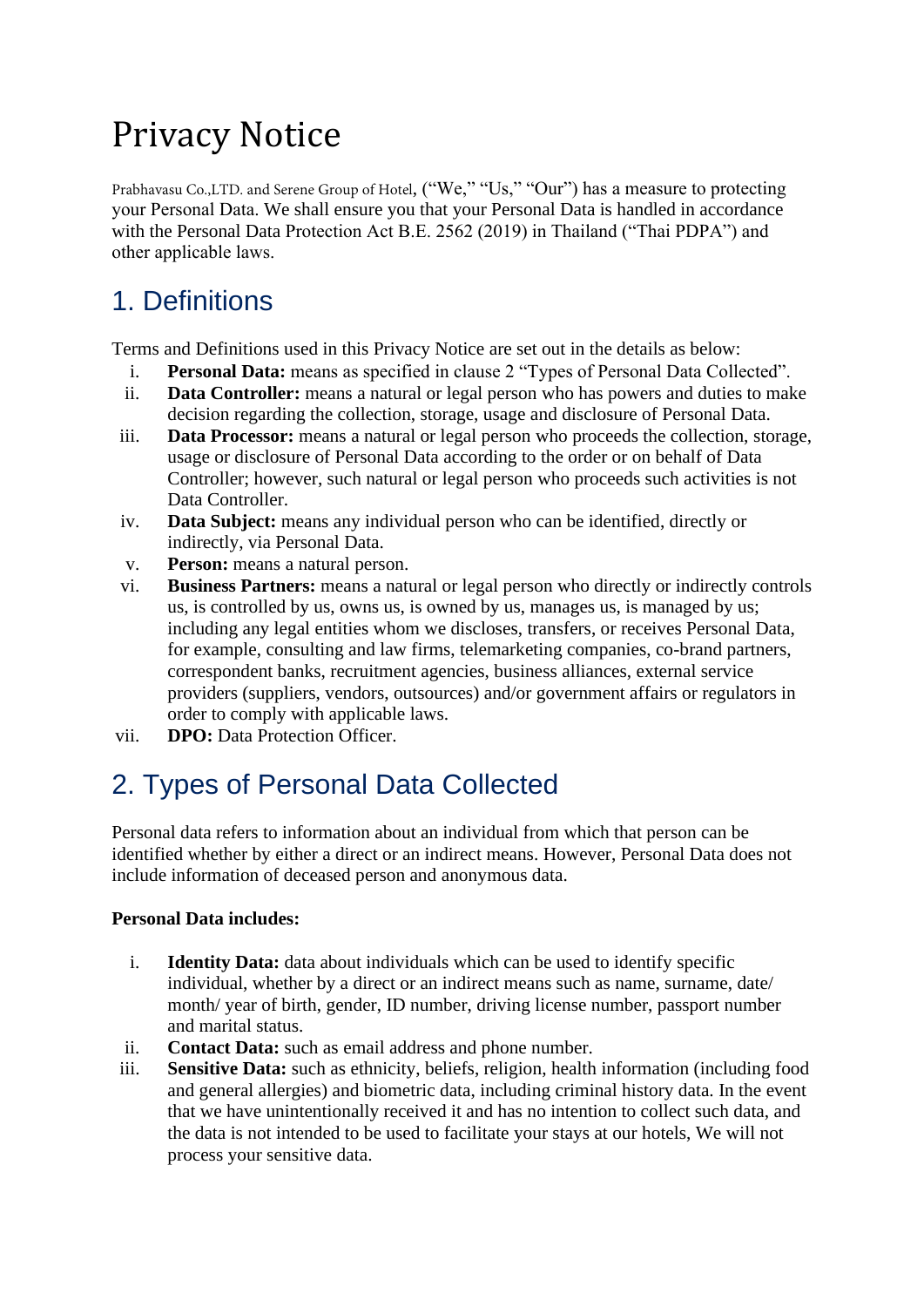- iv. **Financial and Transactional Data:** such as bank account number, credit card number and debit card number, monthly income and payment information.
- v. **Technical and Usage Data:** such as IP Address, login information, website browsing information, cookie ID, device types, platforms, and other technologies used to access the our websites.
- vi. **Profile Data:** such as username and password, purchase history, interests, likes and information from survey responses.
- vii. **Marketing and Communication Data:** such as your preferences in receiving marketing materials from us, and from third party. These also include contact information you have with us, such as tape record when contact is made via contact center or from other social media channels.

#### **Personal Data excludes:**

- i. Personal Data which is publicly available at the point of collection.
- ii. Business contact information such as business phone number and business address.
- iii. Anonymous data.
- iv. Deceased Person.

We also collect, store, use, and disclose aggregated data, such as statistical, and demographic information. The aggregated data may be derived from your Personal Data; however, the data is not considered as Personal Data since it cannot be used to identify a specific individual. For example, we may use some of your information after the process of anonymization in order to create statistical information of people who make a reservation through our website. We are aware that the data used must not be able to revert to identifiable information. If the data is then able to be used to identify a specific individual, we will consider it as Personal Data and processed in accordance with this Privacy Notice.

#### 3. Third-party Links

Our website may lead you to a third-party website when you access the website. Such action may allow other websites to collect, store, use, or disclose your Personal Data. We are not responsible for any processing activities of Personal Data occurred on other websites. Hence, we encourage you to read the privacy notice of every websites you visit, for the interests of your data privacy.

### 4. Legal Basis

We will process your Personal Data under following legal basis:

- i. **Consent:** We process Personal Data based on consensual basis. In the event that you have provided us explicit consent to us, we will process your Personal Data within the scope of the purpose we have informed you.
- ii. **Contract:** We process Personal Data under the contractual basis. We use this legal basis when the processing of Personal Data is necessary to fulfill the contract for which you are a part of, or to use in fulfilling your request prior to entering into the contract. For example, processing your Personal Data is crucial to our ability to provide products and services as well as internal processes in achieving contractual objectives.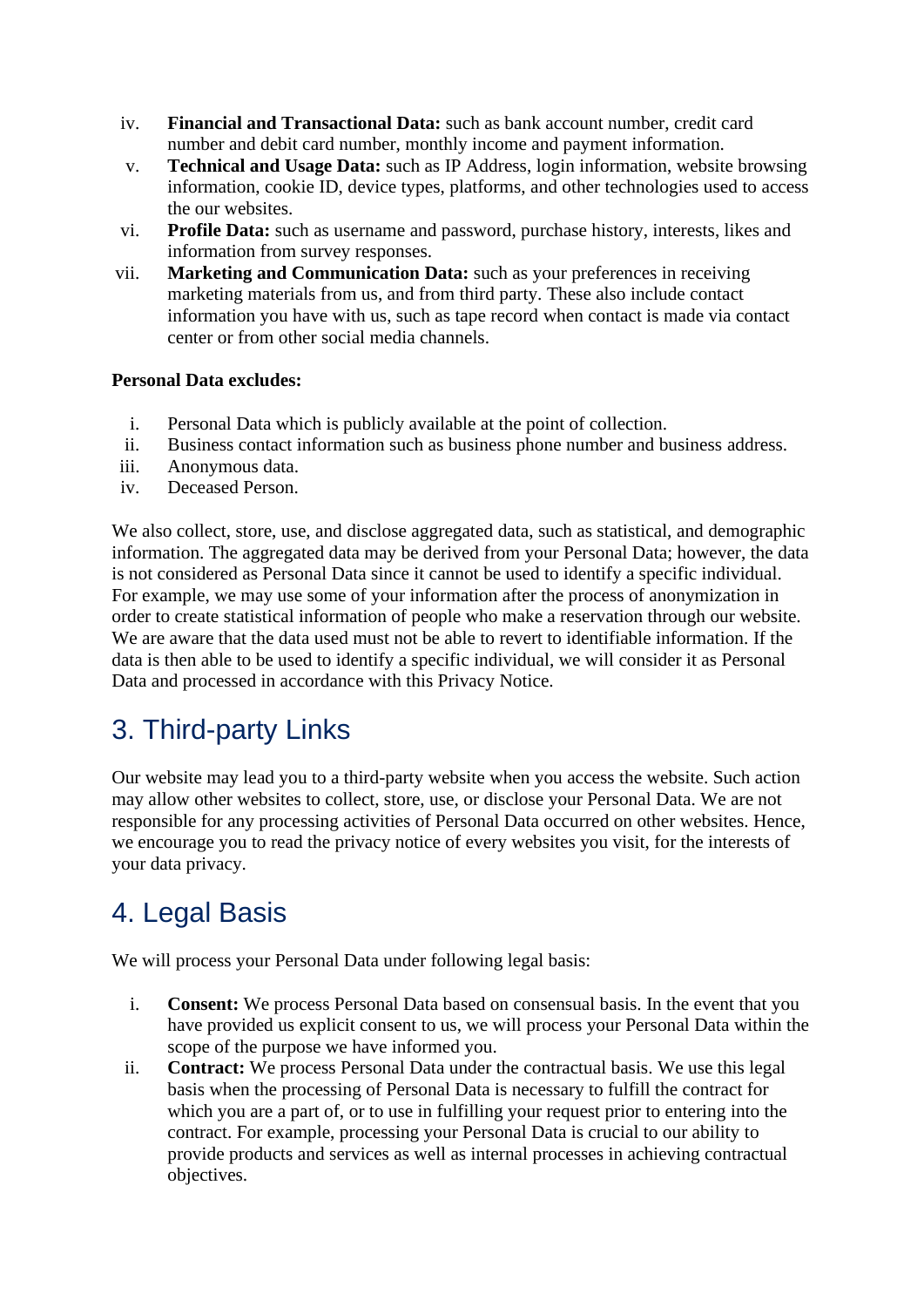- iii. **Legal Obligation:** We process personal data in accordance with legal compliance, such as the prevention and detection of irregular transactions which may involve with illegal activities. For example, we have legal obligation to report your personal data to the Revenue Department or other government affairs as required by law.
- iv. **Vital Interest:** We process personal data under the necessity emergency medical situation to protect your life and death or another natural person.
- v. **Legitimate Interest:** We process Personal Data under the necessity to take steps for our legitimate interests or other individual or juristic person which are not overriding your interests or your fundamental rights and freedoms.

However, if you do not provide Personal Data to us, it may affect your inconveniences and may not be in compliance with our contract. Furthermore, it may affect certain legal compliance which can result in penalties.

### 5. Purpose of Personal Data Processing

As our customers, we collect, store, use, or disclose your Personal Data, for the following purposes;

- i. To manage, provide, improve and develop products and services.
- ii. To carry out the contract with our Business Partners.
- iii. To comply with relevant laws and regulations.
- iv. To provide any other benefits that you have given consent for.
- v. To provide the following marketing & communication activities such as promotion, opting out from marketing materials, cookies.
- vi. To meet the purpose of procurement, product quality inspection and services/products performance assessment.
- vii. In the event that we wish to process sensitive data other than to facilitate your stays at our hotels, we have to acquire your explicit consent before or during the collection of such data.

However, the collection, storage, usage, or disclosure of Personal Data will be processed on legal basis. We may process your Personal Data on different legal basis, depending on the purpose of data processing.

#### 6. Personal Data Disclosure

We may disclose your Personal Data to government agencies and our Business Partners for the purposes stated in clause 5 "Purpose of Personal Data Processing" and government affairs or regulators in order to comply with the law.

# 7. Cross Boarder Transfer of Personal Data

We will not transfer personal data outside Thailand unless the personal data is protected with the same or higher standard of protection under this Notice. In the event that we have necessity to send or disclose customers' personal data internationally, we will create personal data protection agreement or contract with the contracting partner in that country.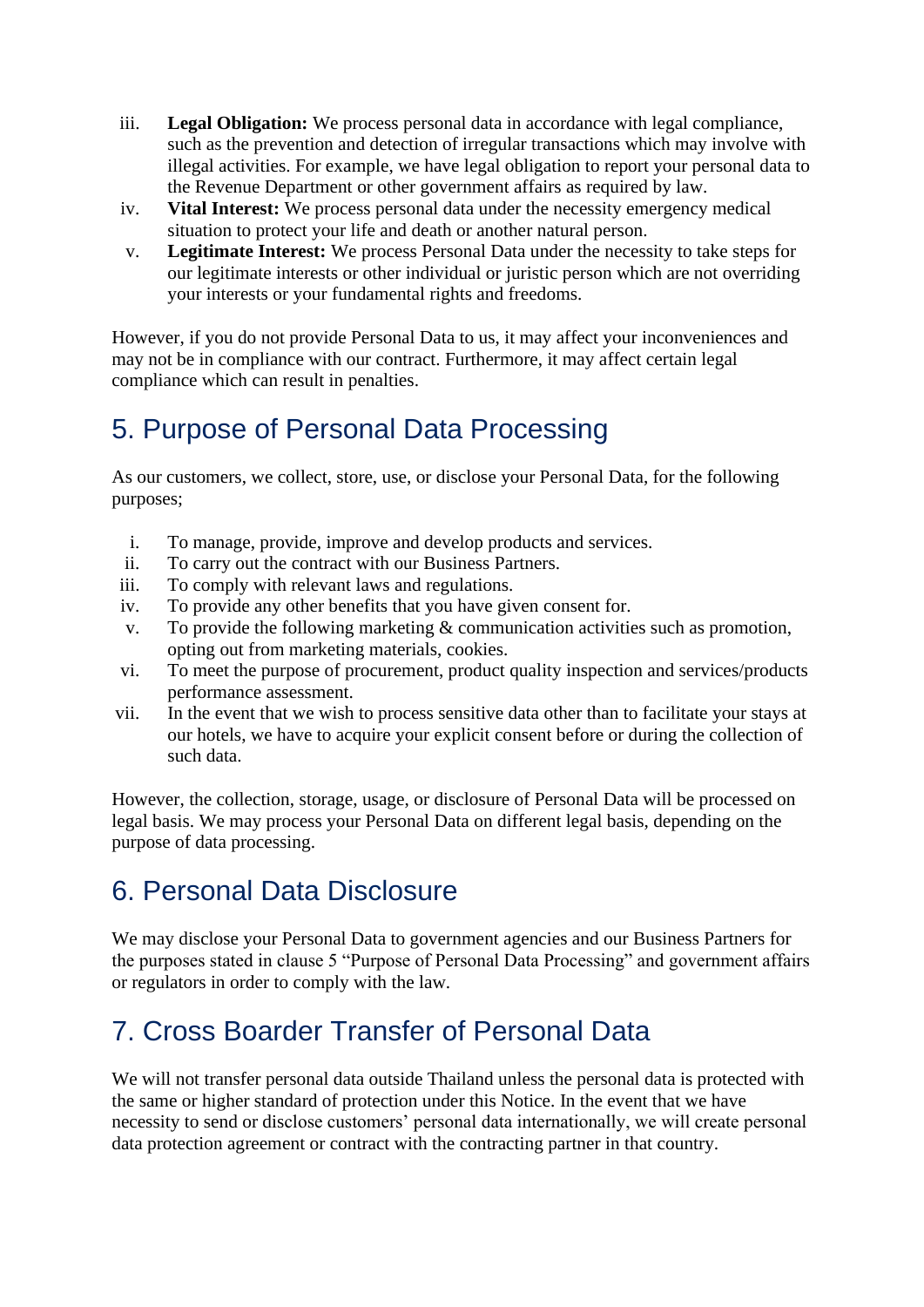### 8. Data Security

We classify your Personal Data as confidential information and apply various security measures to be responsible for maintaining the confidentiality and safety of customer Personal Data in accordance to the agreements.

#### 9. Data Retention

We will retain your personal data for as long as necessary to achieve the purposes for which we have collected it for. If you have ended your business relationship with us, we will retain your personal data in accordance with our Privacy Policy, for a period of 10 years, or as required by law, in order to ensure the provision of products or services to you, and for legal purposes. However, at the end of the said period, we will destroy your personal data.

### 10. Data Subject Rights

You have rights under the Personal Data Protection law that you should be aware of. You can make a request by using the contact channel provided in the section "11. Contact Us." We will process your request as soon as possible, which may take up to 30 days or more, depending on the volume and complexity of the request.

- **Right to Withdraw Consent:** You have the right to withdraw your consent on which the collection, storage, usage, or disclosure is based on at any time. As a result, we will stop the processing of your information as soon as possible and if we do not have other lawful basis which allow us to process your Personal Data, we will then delete your information.
- **Right to Access:** You have the right to request access and to obtain a copy of your Personal Data related to you under our responsibility or to request disclosure of the acquisition of the Personal Data obtained without your consent. Once we have received the request, will proceed to comply within 30 days or more, depending on the volume and complexity of the request.
- **Right to Rectification:** You have the right to request correction and rectification on your Personal Data to ensure that the data is correct, up-to-date, and complete.
- **Right to Data Portability:** You have the right to request us to send or transmit your Personal Data to another Data Controller by the transmission that can be done with automatic means. You also have the right to receive directly your Personal Data in the format that we send or transfer to another Data Controller, except where it is not technically feasible.
- **Right to Erasure:** You have the right to request us to erase, destroy, or anonymized your Personal Data in the cases stated below:
	- i. Personal Data is no longer necessary for the purpose in which it is collected for.
	- ii. You withdraw consent in processing Personal Data and we have no legal ground for further retaining or processing activity.
	- iii. You object processing of Personal Data for direct marketing purposes.
	- iv. Processing of Personal Data is unlawful.
- **Right to Restriction of Processing:** You have the right to restrict the processing of Personal Data if the stated conditions are met: